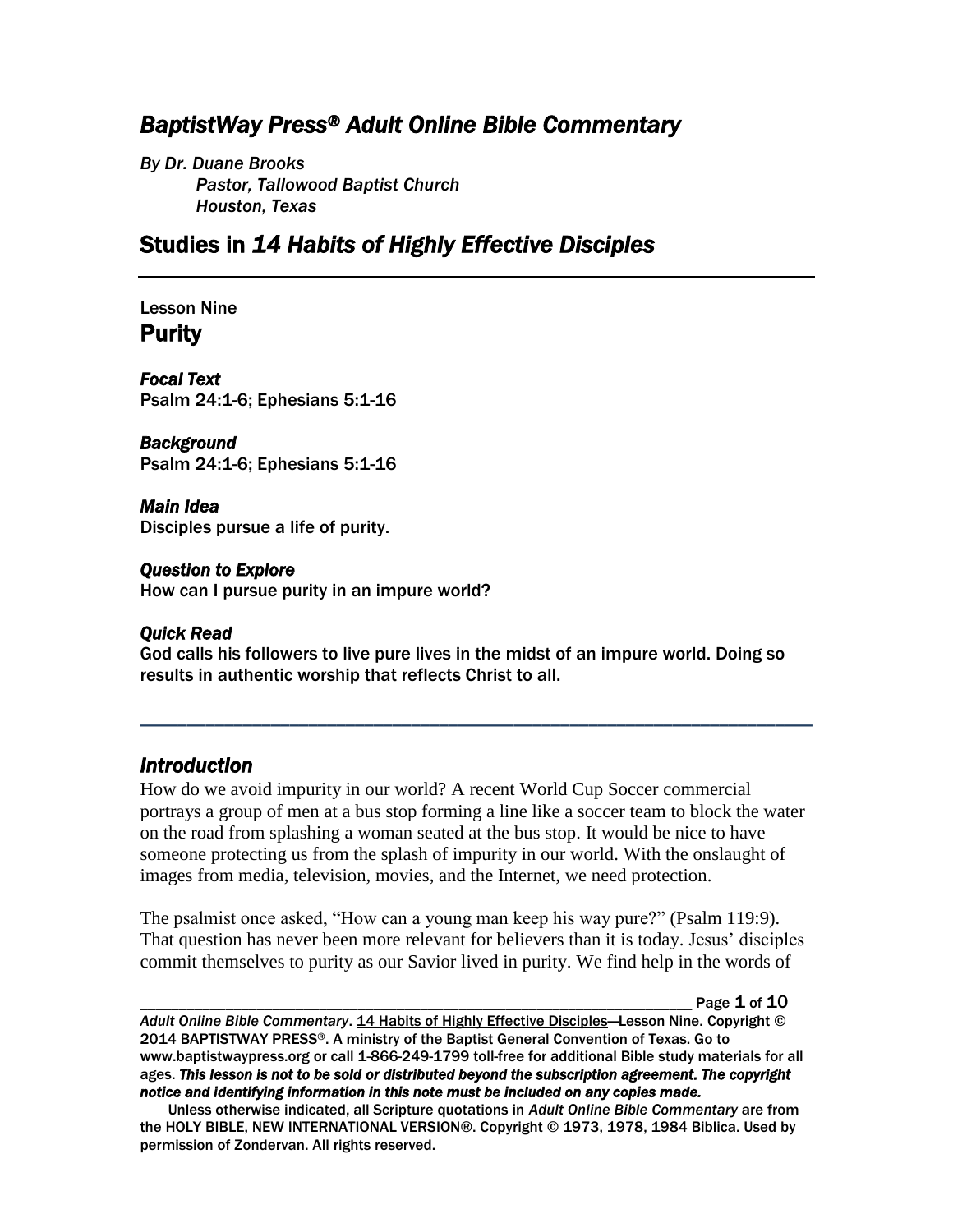King David and also in Paul's letter to the Ephesians. The call to purity is deeply rooted in the Bible. God's holiness leads his people to holiness.

## *Commentary*

#### *Pure to Enter the Presence of the King (Psalm 24)*

As a young pastor I was once invited to eat lunch with the president of Baylor University. What does one wear to meet the president? I remember putting on my very best suit and tie. In countries which have kings and queens, there is a certain protocol for meeting the king. King David asks who may enter the presence of God the great king.

Remember that David was only the third king to reign over Israel. Saul reigned over all of Israel, and then his son Ishbosheth ruled over most of the tribes (2 Samuel 2:10), while David ruled over Judah and Benjamin from Hebron. King David knew from Samuel's story that God had always been Israel's king (1 Samuel 8:7). When Israel cried for an earthly king they did not reject Samuel but God.

Psalm 24 is a Royal Psalm about the heavenly King.<sup>1</sup> It ends with the high praise: "Who is he, this King of glory? The LORD almighty – he is the King of glory" (Psalm 24:8). It invites God's people to worship him as the sovereign king. As king of all the earth, God claims rightful possession of the earth, everything, and everyone.

Our worship begins with the truth that the world belongs to God. Why does God own it? David says, "Because God made it." Every molecule bears his fingerprints. God founded the earth upon the seas and established it upon the waters. "Earth," in this sense speaks of the land literally as it emerges separate from the waters. Genesis tells us that God did this (Genesis 1:9-10). Systematically and beautifully, he created land and later created the inhabitants of the land.

God, who created the earth, owns it. Not only does God own the earth, but also the inhabitants of the earth. One graffiti artist years ago wrote, "Man needs God like a fish needs a bicycle." David disagrees. Augustine prayed, "Oh God you have made us for yourself and we are restless until we find rest in you."<sup>2</sup>

## *Preparing to Worship in Purity (Psalm 24:1-4)*

When we worship we give our King his worth, offering him his "worthship," or in shortened form, worship. In contrast with our yawning, begrudging entrance into houses of worship, David realized we needed to prepare. In a moment of clarity, he wondered in this psalm who could actually approach God in worship. Even the implied topography teaches us about God.

People went up to Jerusalem and then up even higher to ascend to Zion, the place of worship. Not only is God high, but he is holy. Moses discovered this when he came upon the burning bush. Upon his realization of the holiness or distinctiveness of God, he took

Page 2 of 10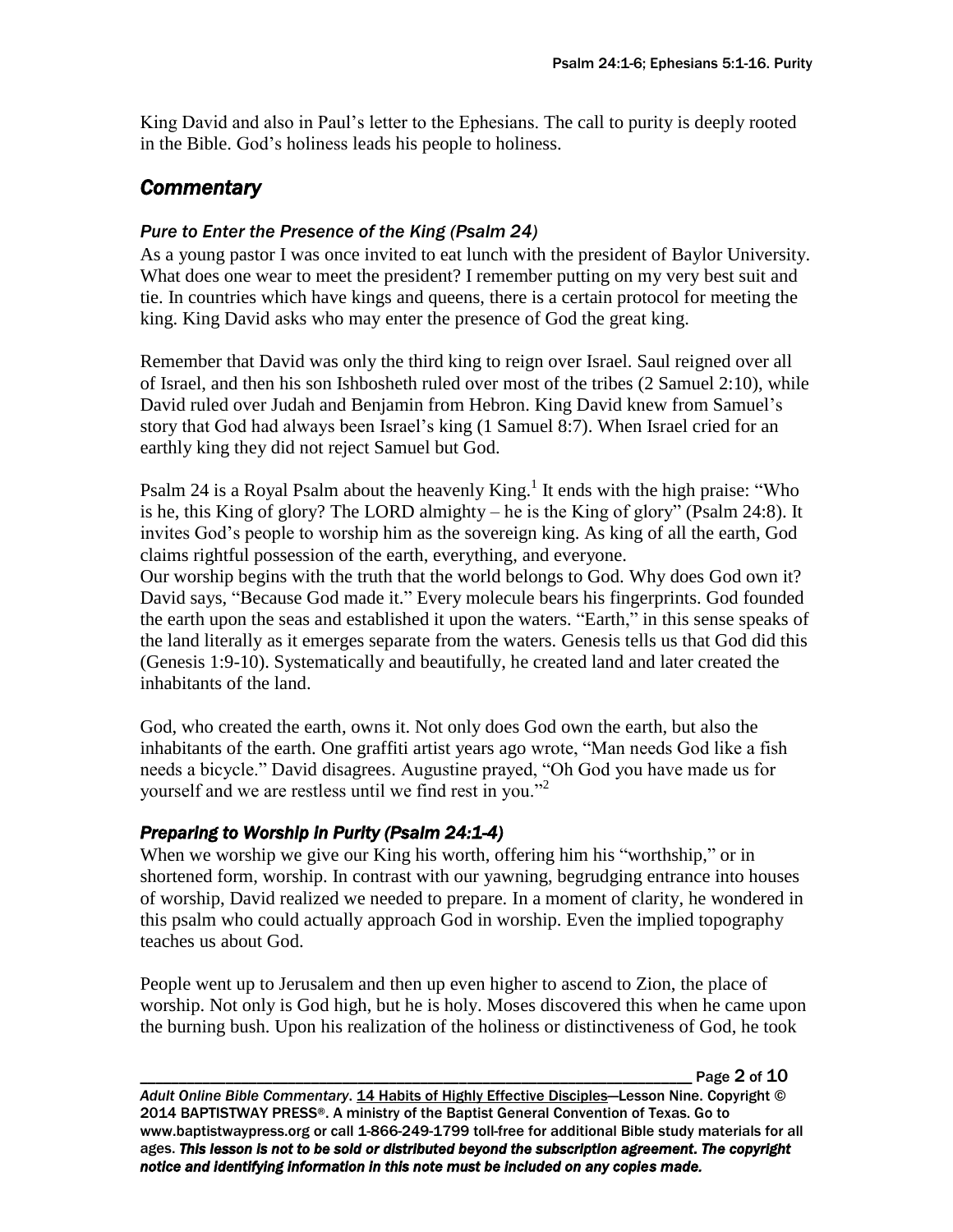off his shoes. The Old Testament instructions about worship make clear that God is uncommon. How could one ever treat an uncommon God or his things as common?

How do we prepare ourselves to worship? The ancient Israelites went up to Jerusalem to worship. God's holy hill was Mount Zion where the temple would be built. There years before Abraham had offered to sacrifice Isaac. There David had purchased the threshing floor of Araunah (2 Samuel 24:24).

To this day three different religions see that spot as holy. There adherents of Islam have built the Dome on the Rock, their second holiest site, behind Mecca. Devout practitioners of Judaism pray at the Wailing Wall, a remnant of the temple of old. Christians recognize that same place as the place where Jesus went up to worship and encountered the teachers of Judaism. When we entered the Dome on the Rock to observe the Islamic worship, we were instructed to take off our shoes.

David especially understood the implications of right preparation for worship. We learn of his desire to return the Ark of the Covenant to Israel after the Philistines sent it back (2 Samuel 5). David did not follow the guidelines for moving the Ark but instead built a cart for it. As the men transported it on the cart, one of the oxen which pulled the cart stumbled and the Ark almost fell to the ground. Thinking to catch the Ark, Uzzah reached out to catch it and lost his life (2 Samuel 6:6-7). Later David relocated the Ark as an act of worship, making sacrifices (2 Samuel 6:12-15). This time he prepared himself and the people, rightly discerning the holiness of God.

Like the Psalms of the Ascents (120-134), this psalm may have been sung as the people drew near to worship. Before they arrived they had to prepare themselves. So the psalmist asks a question about who is worthy to worship God. The psalmist identifies several characteristics of worthy worshipers. First worshipers must have clean hands symbolizing right actions. Ancient Judaism had several requirements for ritual cleansing. We too cleanse ourselves from all external sins. My earliest recollections of going to church involved getting as clean as possible. Growing up in Amarillo, Texas, my mother had learned that one must get clean and dressed properly to go to church.

Worshipers also prepare to honor God through a pure heart or right attitudes. In the Old Testament, the heart represents not so much the seat of emotion as volition. In the heart a person decides and wills. So the worshiper prepares through pure motives and decisions. Further, the true worshiper rejects idolatry and chooses to live the truth.

In the New Testament James deals with the issue of approaching a holy God with the same ideas. "Come near to God and he will come near to you" (James 4:8). God wants to have intimate fellowship with us. He has not moved away from us, but we have distanced ourselves from him. How can we draw near to our holy God? "Wash your hands you sinners and purify your hearts, you double-minded. Grieve, mourn and wail. Change your

Page 3 of 10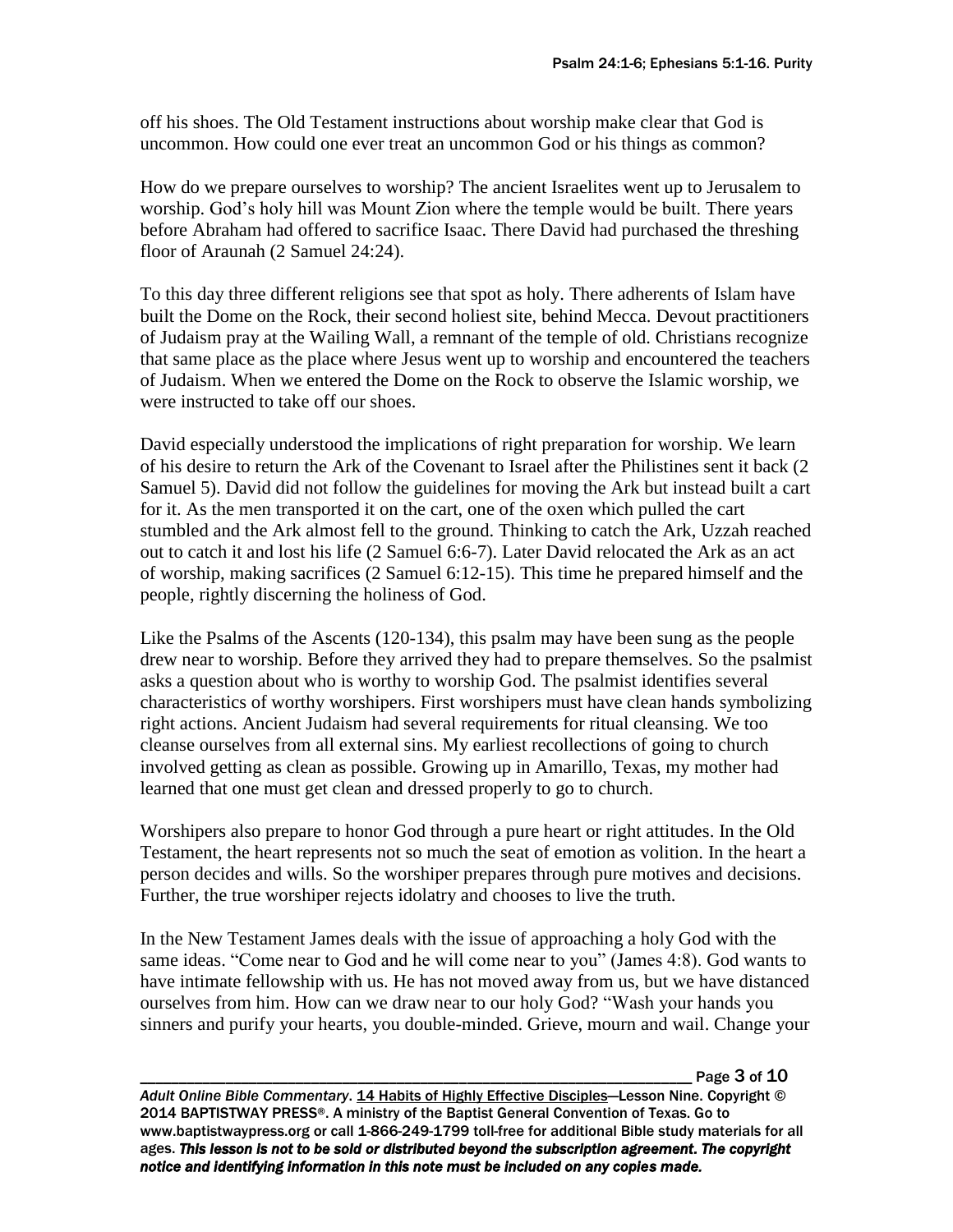laughter to mourning and your joy to gloom. Humble yourselves before the Lord and he will lift you up" (James 4:8-10).

For nearly forty years I have awakened each day to a psalm. I begin with Psalm 1 each new year and read one psalm a day through the year. As a young man I noticed the parallels between Psalm 24 and Psalm 15. There, too, David asks, "Lord who may dwell in your sanctuary? Who may live on your holy hill?" (Psalm 15:1). He offers a longer answer in Psalm 15. A worshiper should walk blamelessly, practice righteousness, speak the truth, refrain from slander, care for his neighbor, despise the vile, honor God-fearers, keep his oath, and remain financially pure by rejecting usury and bribes (Psalm 15:2-4). People who do these things live unshakable lives (Psalm 15:5b).

## *Promises to the Pure (Psalm 24:5-6)*

God's promise to the pure in Psalm 24 is equally powerful. When we worship God in purity, we receive the two-fold grace of blessing and vindication. First God blesses worshipers who come before him in purity. When I pronounce the benediction or blessing at the end of our worship services, I often remember Aaron's words of blessing on the worshipers in ancient Israel, "The LORD bless you and keep you. The LORD make his face to shine upon you and be gracious to you; the LORD turn his face toward you and give you peace" (Numbers 6:24-26).

Second, God offers vindication to his people. In this context, David is not promising that God will say our wrong actions and attitudes are right. God does not wink at our sin. This passage points to the later teaching of Paul about justification in the New Testament. How can a holy God make unholy people pure? Paul wrote to the Corinthians, "God made him who had no sin to be sin for us, so that in him we might become the righteousness of God" (2 Corinthians 5:21).

Finally, God allows us the joy of worshiping him. When we prepare ourselves for worship God invites us to seek his face. The image is beautiful, like a child who has made a grievous mistake and then lifts his eyes to a forgiving parent. When we have been made right with God, we do not run *from him* like Adam and Eve. Instead we run *to him*, seeking his face, only to find that God has been looking for us, waiting like the father of the prodigal son, for us to come to ourselves and come home to him (Luke 15).

This God we worship in purity is the God who met Jacob at Bethel (Genesis 28:13-15) as he left Israel and grappled with him by the river Jabbok as he returned (Genesis 32:22- 31). In our early years at Tallowood, our young people sang these words in worship, "Oh God let us be the generation that seeks, that seeks your face O God of Jacob." Don't you want to be part of that generation? I confess, I do.

## *Purified to Become Children of Love and Light (Ephesians 5:1-16)*

We may be tempted to think that the world has never been as immoral as it is today. My New Testament professor, Virtus Gideon, told of the erotic artwork on the walls of

Page 4 of 10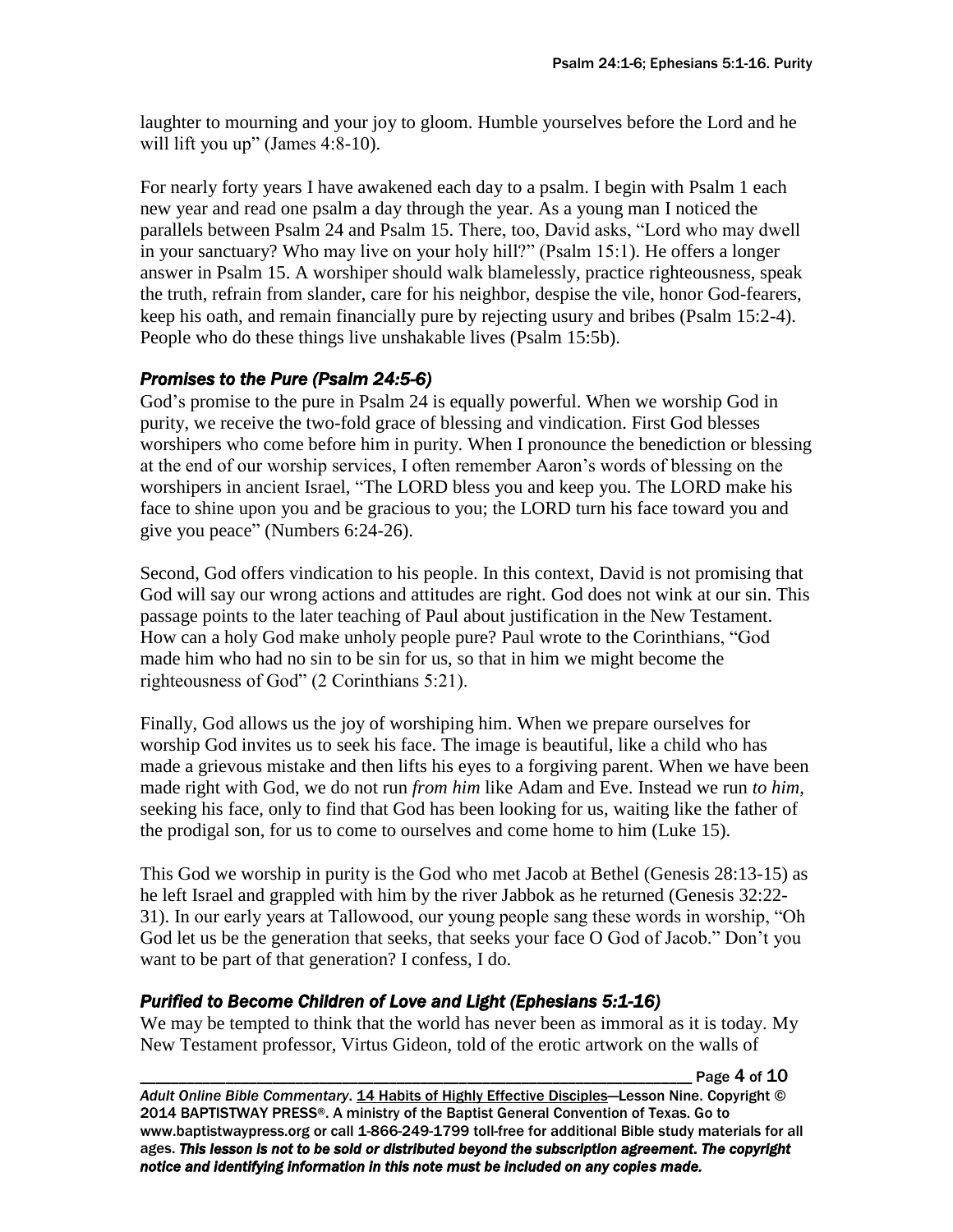ancient Pompeii. Excavators reportedly had to cover the pictures to continue their work. A dozen years or so ago, we took a tour of the Seven Churches of Revelation in modern day Turkey. The ancient city of Ephesus, called the Lumen Asia or "light of Asia" in the time of Christ, desperately needed spiritual light. A footprint on the main street of the excavated city pointed the way to a brothel.

As we left the tour, an artist sold replicas of ancient idols outside the city gate. The statues and pictures were X-rated. Though we did not buy anything, the experience reminds us just how perverted the people of ancient Ephesus were. In the first century A.D., the Apostle Paul established a church in that immoral city, calling them to live pure lives in an impure world.

After the strong theological and doctrinal reminders of chapters 1-3, Paul moved into the practical life of Christians by encouraging the early Ephesian believers to put off the old person of sin and to put on the new person of Christ. Then in chapters 5 and 6 Paul has much to say in Ephesians about the responsibility of husbands and wives, children and parents. But before all of that he set forth a powerful principle. The highest responsibility of every person is to become a disciple of Jesus Christ. If we get that right and become imitators of God, then God will empower us to live well in all of our other relationships.

This is the one relationship which holds the most promise for everything we do. In some ways the kinds of parents we will be has to do with the kind of children we are to God. Unfortunately our own discipleship does not guarantee our kids' love for God. We can love God and love our kids, but we cannot make them love God. But if we live as disciples, they will know the way home to God – and we pray they will find their way home to him.

Before we can be leaders of others we must lean into what it means to be children of God, loved by him, living in his light! Today whether we are moms or dads, married or single, young or old – we are all children of someone – and we can be children of God, children of love and light.

## *As Children of Love, Disciples Imitate God in Love (Ephesians 5:1-2)*

Paul extends a simple and powerful word of comfort to all followers of Jesus: You are loved. This love empowers us to be kind and compassionate and forgiving. "Be imitators of God, therefore as dearly loved children" (Eph. 5:1). In fact the word for "beloved" here is the same one the Father used when he acknowledged his Son at his baptism: "…This is my Son, whom I love…" (Matthew 3:17).

Daily, it is good to remind ourselves that God loves us. He loves us when we are having a great day. God loves us when we are having a bad day. God models unconditional love for us so that we may love each other unconditionally. A good friend of mine said he emerged from the darkest season in his life when he came to believe that God loved him "no matter what." Do we believe that? In another letter Paul writes, "But God

Page 5 of 10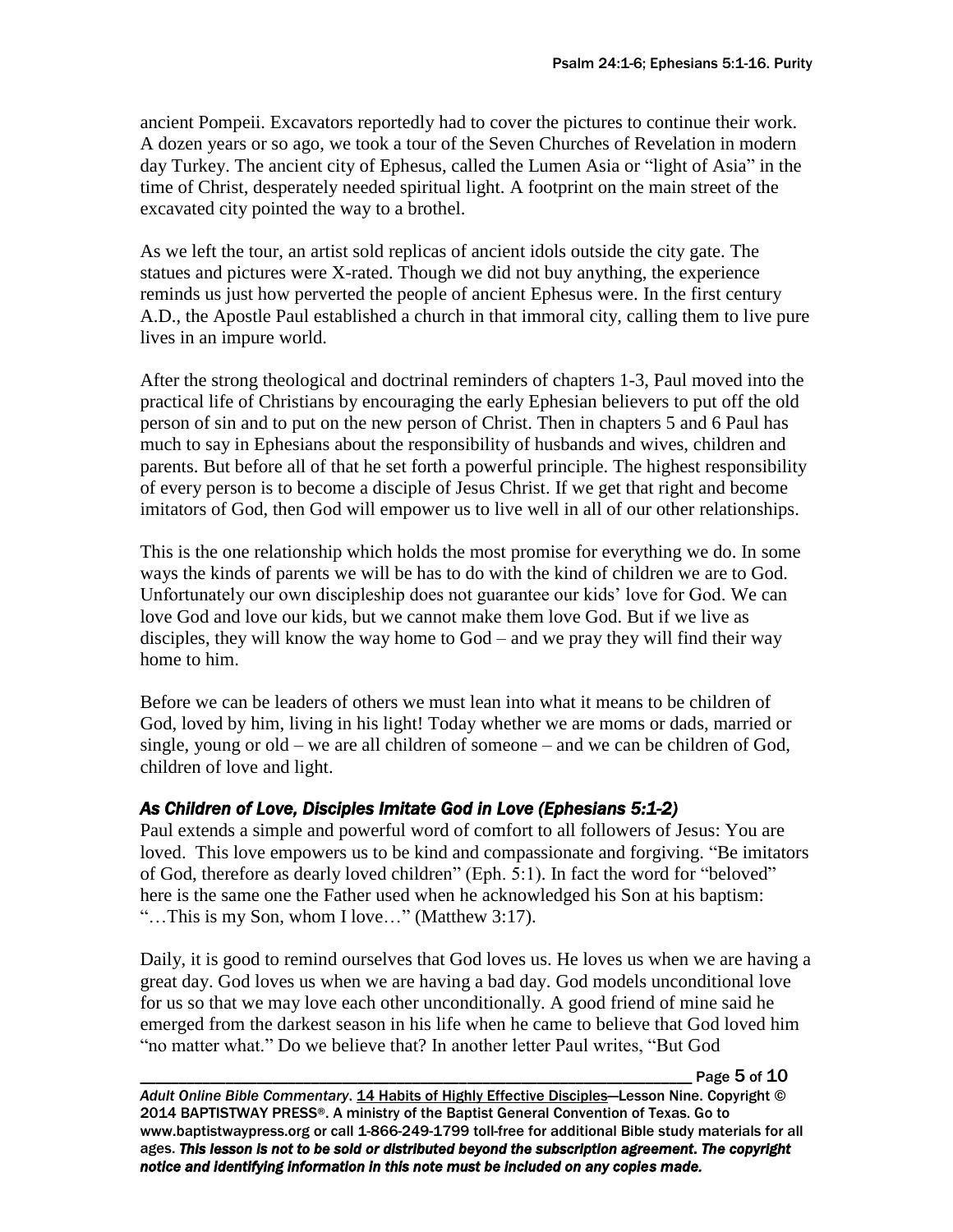demonstrates his own love for us in this: While we were still sinners, Christ died for us" (Romans 5:8). In other words, God loved us when we were at our worst.

Ted Kaczinski, the infamous "Unabomber" who mailed bombs and hurt people, would not acknowledge his mom in the courtroom. She wrote him letters once a month when he was in prison: "I want you to know, Ted, that when children are born, the parents give them the gift of unconditional love for a lifetime. This is true of you. No matter what happens, my love for you will be there for a lifetime. Love, Mother." $3$  God loves us like that! Sometimes people ask me, "What would you do if your kids did this or that bad behavior?" My answer is, "I would love them. I would disagree with their sin, but I would love them."

We live lives of love because God has lavished his love on us. John writes, "How great is the love the Father has lavished on us, that we should be called children of God! And that is what we are!" (1 John 3:1). As God sacrificed for us, we love others sacrificially. We especially see this in our earthly parents.

Even bringing a child into the world calls for sacrifice, doesn't it? My young niece Amanda Diehl had several miscarriages and then lost a baby almost full-term. She and her husband J.J. were devastated. Then almost immediately a baby was born and offered to them for adoption. So they have Landon Diehl. Then last year they found out they were expecting.

In January they put Amanda on bed rest. For three months she was confined in a hospital bed trying to keep the baby alive to full-term. In May of this year, the baby was born: 3 lbs 13 oz; 16 inches long – they named her Landri – that side of our family are all Cowboys fans.

J.J. and Amanda's love in adoption and in great physical sacrifice in pregnancy show me a picture of the heavenly Father's love for us. Remember the old Rex Humbard theme song? "I am loved, I am loved, I can risk loving you. For the one who knows me best loves me most!"<sup>4</sup>

Philip Yancey says, "Love deems this world worth rescuing!"<sup>5</sup> God sees our world sinking and he sent his Son to save it. Remember John 3:17, "For God did not send his Son into the world to condemn the world, but to save the world through him." So this week I met with a man who wrote a caustic letter to me after we invited him to church with a mailer. It was a beautiful meeting. He does not agree with me but I love him. I am going to meet him and his wife for lunch soon. Jesus died for his enemies. Can we love those who disagree with us and dialogue with them? I pray that we can.

## *As Children of Light: Disciples Imitate God in Holiness (Ephesians 5:3-15)*

Paul wrote to believers: "But among you" (Eph. 5:3a). Paul never told the non-Christian world to clean up its act. Paul was not looking for a more moral society – he was looking

Page 6 of 10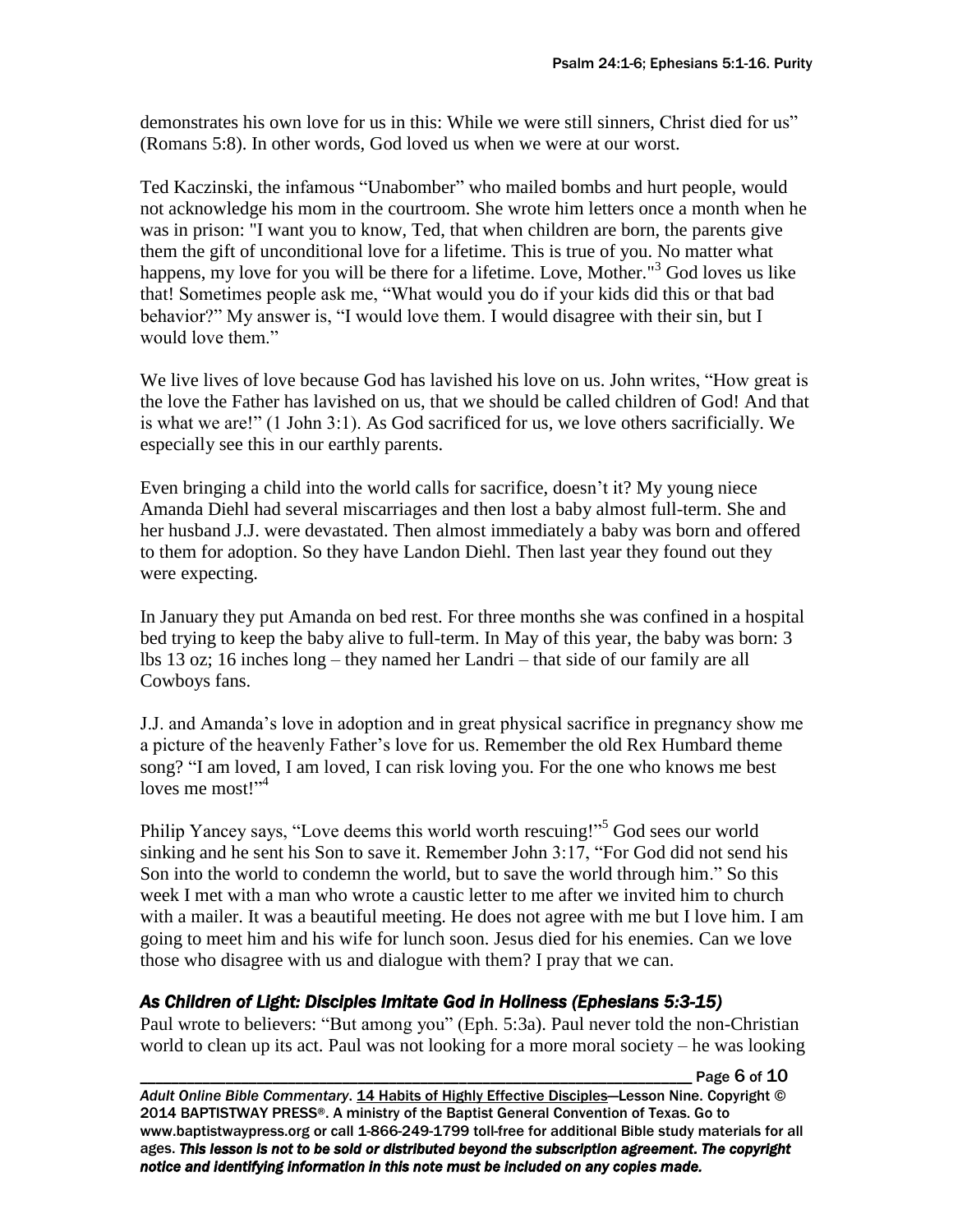for God's kingdom and salvation to cover the earth. This will include morality, but morality is not possible apart from salvation. If we expect non-Christians to live like Christians we are going beyond the Scriptures.

We must be more concerned when Christians live in ways that belie our salvation and our faith. "But among you (believers) there must not be even a hint of sexual immorality, or of any kind of impurity, or of greed, because these are improper for God's holy people" (Eph. 5:3). In our impure world this is increasingly hard to do.

I made the mistake again recently of wearing my white shirt while I was cooking spaghetti. My goal with spaghetti is to get it *in me* without getting it *on me*, but it is so hard to do. Even wearing my apron, I splashed a few drops of sauce on the shirt. I hope the dry cleaner can remove them.

Paul gets even more specific: Purity has to do with language as well. No obscenity, foolish talk or coarse joking but rather thanksgiving. My mother enforced this when I was a child by washing my mouth out with Ivory soap. She made her point one time and I was no worse for the lesson.

Why don't Christians speak the way non-Christians do? Our conversation and our conduct speak to our character. Emerson wrote, "Sow a thought, and you reap an action, sow an act and you reap a habit, sow a habit reap a character, sow a character, reap a destiny." 6

Further, Paul tells believers, "Do not be partners with them" (Eph. 5:7). The word for "partners" is *metochoi* – don't share in that style of life. Why not? Because that is no longer who we are. Ivory soap will not resolve our struggle with sin. It took blood to do that!

We must marvel at what God has done to us. Paul says, "For you were once darkness, but now you are light in the Lord. Live as children of light" (Eph. 5:8). Darkness was our identity. *It is not just that we lived in a dark world but the darkness was who we were.* We all have a shady past! But now we are light in the Lord. When we become believers, his light eclipses our darkness.

What does God's marvelous light produce in Christ's disciples? "…all goodness, righteousness and truth" (Eph. 5:9). So we dissociate ourselves from deeds of darkness and even expose them. How were we transformed from darkness to light? By our own works? No. But by the grace of God we have been changed over and we are still being transformed.

We are facing critical issues in our culture. The broader societal opinion on many moral issues is shifting rapidly. Followers of Jesus, who know God's gracious forgiveness, shouldn't want to discriminate against people who are tempted to sin. Neither should we condone discrimination.

Page 7 of 10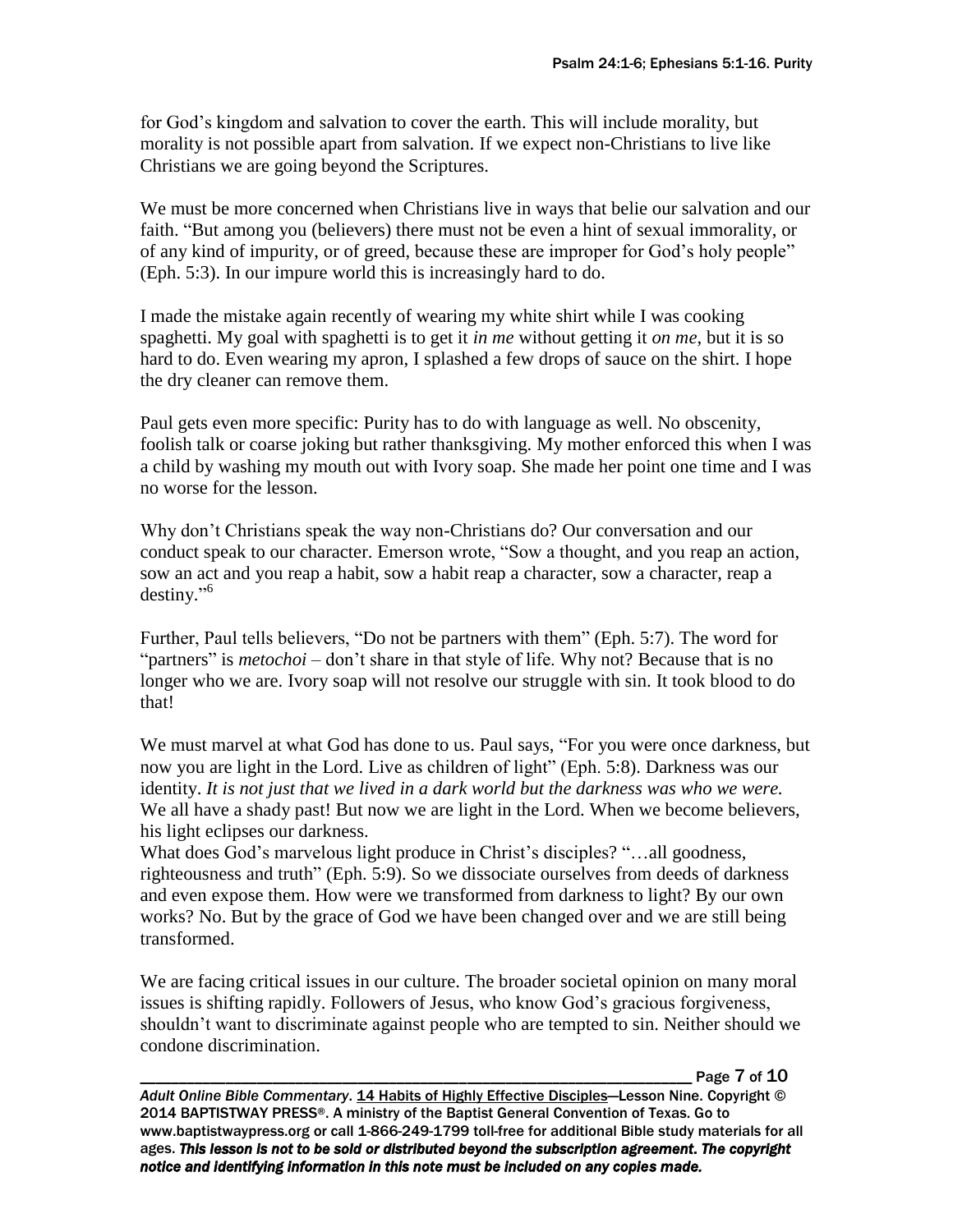Still God's standard of purity is not finally subject to popular opinion.

We want to be loving and kind to all persons in our world. God loves sinners. This is good news because we are all sinners. So I'm seeking the welfare of the city we live in, praying for our leaders, and I'm praying for every person in our city to come to know Jesus. How do we show the love of Christ so that people want what we have?

We have marvelous freedom to participate in the political process. We have thoughts and we share them. Further, we pray for our leaders in government. I saw a bumper sticker recently that said, "Pray for our elected officials. . . Psalm 109:8". I looked it up and it said, "Let another take his place of leadership . . ." Well that is one way to pray.

## *Conclusion*

We who live in the light just by loving Jesus will make the darkness uncomfortable. And if you are light, then darkness can't ultimately threaten you. There is not enough darkness in the universe to extinguish a single candle burning brightly. So shine! I am convinced that our only hope is to live as children of the light.

What is our goal for non-Christians: do we want them to leave us alone and do us no harm? Well of course. But don't we want more for them? We want all people to see the light of Jesus. How will that happen? The same gospel that saves us can save all sinners. And none are beyond God's reach.

Eugene Peterson says, "Muckraking is not gospel work. Witch-hunting is not gospel work. Shaming the outcast is not gospel work. Forgiving sin is gospel work."<sup>7</sup> Tim Keller says, "Here's the gospel: we're more sinful than we ever dared believe; we're more loved than we ever dared hope.<sup>8</sup>Our only hope is the resurrection. We were dead in our transgressions and sins. But God made us alive in Christ. Christians live in love, light, and wisdom - redeeming the time.

Let's live what we believe, becoming pure through Christ and purifying the world we live in through our words and deeds.

Jesus said, "Blessed are the pure in heart, for they will see God" (Matthew 5:8).

*Adult Online Bible Commentary*. 14 Habits of Highly Effective Disciples—Lesson Nine. Copyright © 2014 BAPTISTWAY PRESS®. A ministry of the Baptist General Convention of Texas. Go to www.baptistwaypress.org or call 1-866-249-1799 toll-free for additional Bible study materials for all ages. *This lesson is not to be sold or distributed beyond the subscription agreement. The copyright notice and identifying information in this note must be included on any copies made.*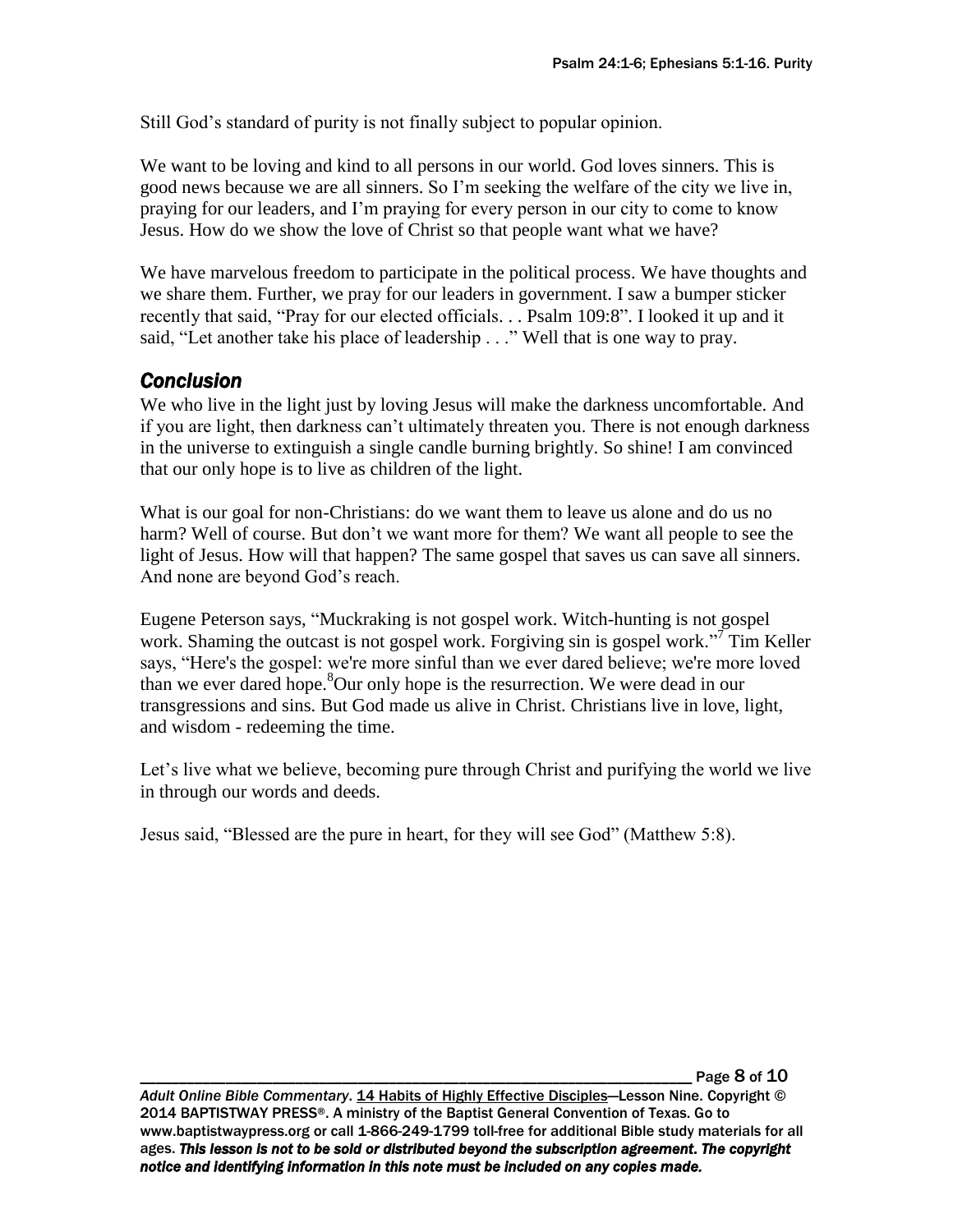#### *Meet the Writer: Dr. Duane Brooks*

 $\overline{a}$ 

Dr. Duane Brooks has been the pastor at Tallowood Baptist Church in Houston, TX since 1998. He has been a member of the Texas Baptist Executive Board and the Human Welfare Board of the BGCT. Dr. Brooks is currently Adjunct Professor at Houston Baptist University and serves on the Board of Regents at Baylor University. He holds the Ph.D. from Baylor University.

\_\_\_\_\_\_\_\_\_\_\_\_\_\_\_\_\_\_\_\_\_\_\_\_\_\_\_\_\_\_\_\_\_\_\_\_\_\_\_\_\_\_\_\_\_\_\_\_\_\_\_\_\_\_\_\_\_\_\_\_\_\_\_\_\_

Duane was called to preach while in middle school in Germany and ordained in Great Falls, Montana. He has served as pastor in four Texas Baptist churches - New Hope Baptist Church in Cedar Park, Williams Creek Baptist Church in Mart, and Pleasant Grove Baptist Church in Rosebud. Duane and his wife, Melanie, have two sons, Graham and Chase, and a daughter, Casey.

| <b>BaptistWay Press®</b>                                                                                                                                                                                                    |
|-----------------------------------------------------------------------------------------------------------------------------------------------------------------------------------------------------------------------------|
| See www.baptistwaypress.org for additional study materials on                                                                                                                                                               |
| 14 Habits of Highly Effective Disciples                                                                                                                                                                                     |
| and more than fifty other Bible studies by BaptistWay Press <sup>®</sup> ,<br>or call 1-866-249-1799 (M-Fri 8:30 a.m.-5:00 p.m. central time).                                                                              |
| Another book by Dr. Brooks,<br>This Magnificent Salvation: What Salvation Means in a World Like This,<br>is also available from BAPTISTWAY PRESS®.<br>The price is only \$7.95 each plus shipping and any applicable taxes. |
| See www.baptistwaypress.org for a free Teaching Guide and PowerPoint <sup>®</sup><br>presentation for This Magnificent Salvation: What Salvation Means in a World Like<br>This.                                             |

Page 9 of 10

<sup>&</sup>lt;sup>1</sup> C. Hassell Bullock, *Encountering the Book of Psalms* (Grand Rapids, Michigan: Baker Academic, 2001), 121. Bullock provides a literary and theological introduction to the book of Psalms identifying type or forms of Psalms as Psalms of Praise, Lament, Thanksgiving, Trust, Psalms of the Earthly King, Psalms of the Heavenly King, and

*Adult Online Bible Commentary*. 14 Habits of Highly Effective Disciples—Lesson Nine. Copyright © 2014 BAPTISTWAY PRESS®. A ministry of the Baptist General Convention of Texas. Go to www.baptistwaypress.org or call 1-866-249-1799 toll-free for additional Bible study materials for all ages. *This lesson is not to be sold or distributed beyond the subscription agreement. The copyright notice and identifying information in this note must be included on any copies made.*